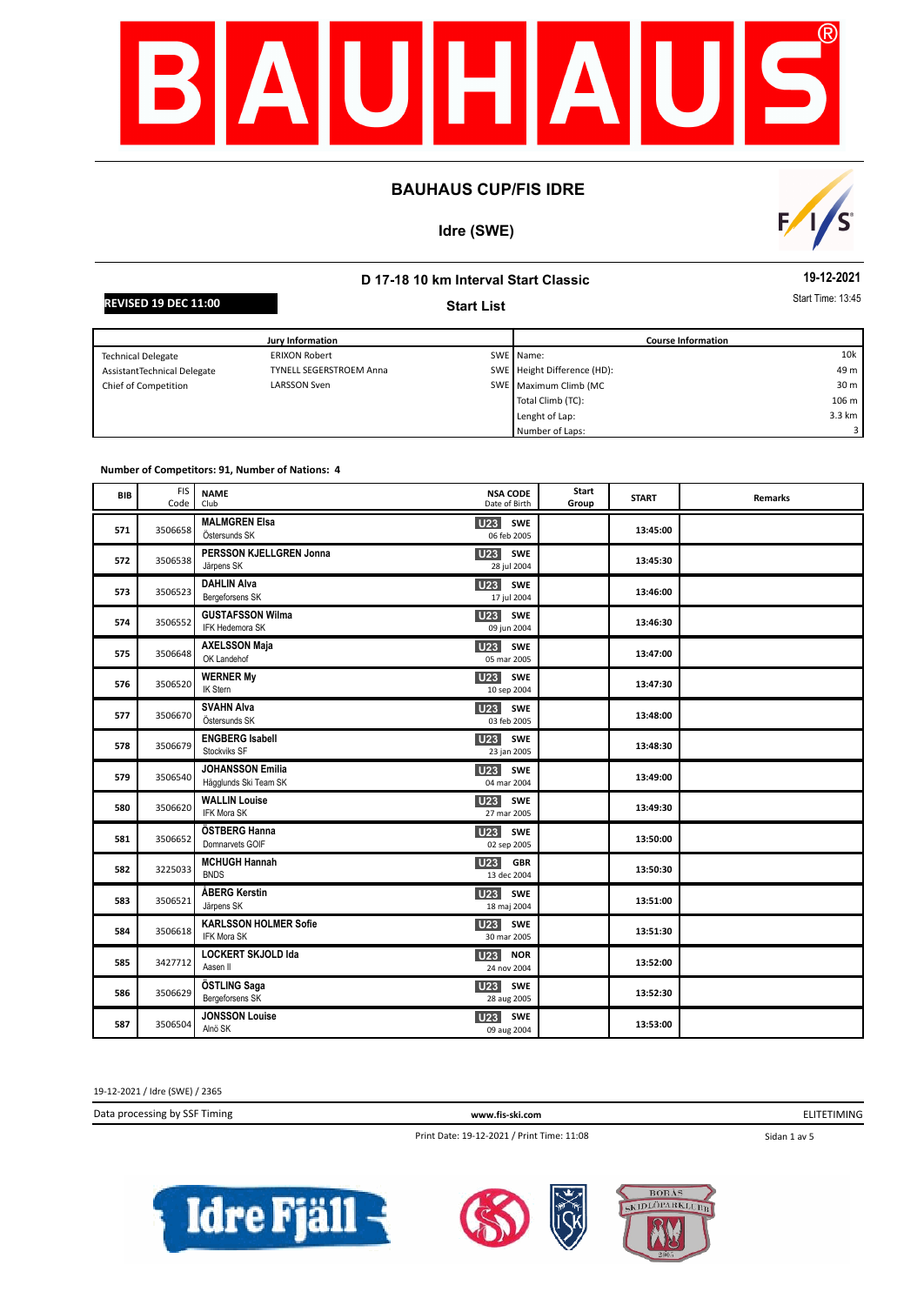

**Idre (SWE)**



## **D 17-18 10 km Interval Start Classic**

**REVISED 19 DEC 11:00** Start **Contract Time: 13:45** Start **Contract Time: 13:45** 

**Start List**

**19-12-2021**

**Number of Competitors: 91, Number of Nations: 4**

| BIB | <b>FIS</b><br>Code | <b>NAME</b><br>Club                                          | <b>NSA CODE</b><br>Date of Birth             | Start<br>Group | <b>START</b> | <b>Remarks</b> |
|-----|--------------------|--------------------------------------------------------------|----------------------------------------------|----------------|--------------|----------------|
| 588 | 3506609            | <b>ERSSON Alva</b><br>IFK Mora SK                            | U <sub>23</sub><br>SWE<br>21 jul 2005        |                | 13:53:30     |                |
| 589 | 3506642            | <b>PERSSON Liv</b><br>Sollefteå Skidor IF                    | U <sub>23</sub><br><b>SWE</b><br>10 jun 2005 |                | 13:54:00     |                |
| 590 | 3506544            | <b>SAMUELSSON Hedda</b><br>Östersunds SK                     | <b>U23</b><br><b>SWE</b><br>29 dec 2004      |                | 13:54:30     |                |
| 591 | 3506547            | <b>FURUNÄS Molly</b><br>IFK Grängesberg SK                   | U23<br><b>SWE</b><br>23 dec 2004             |                | 13:55:00     |                |
| 592 | 3506607            | <b>JOHANSSON Ebba</b><br>IF Ski Team Skåne                   | <b>SWE</b><br>U23<br>14 mar 2005             |                | 13:55:30     |                |
| 593 | 3506602            | <b>WALLENIUS Nora</b><br>IFK Umeå                            | U <sub>23</sub><br><b>SWE</b><br>19 jun 2005 |                | 13:56:00     |                |
| 594 | 3506506            | <b>MORLIND Elin</b><br>Åsarna IK                             | <b>U23</b><br><b>SWE</b><br>17 apr 2004      |                | 13:56:30     |                |
| 595 | 3506661            | <b>MÅRTENSSON Nelly</b><br>Garphyttans IF                    | <b>U23</b><br><b>SWE</b><br>07 maj 2005      |                | 13:57:00     |                |
| 596 | 3427793            | <b>VERDENIUS Andrea Saether</b><br>Tolga <sub>IL</sub>       | U23<br><b>NOR</b><br>19 jun 2004             |                | 13:57:30     |                |
| 597 | 3506656            | <b>ETTLING Sofie</b><br>Finspångs SOK                        | U23<br><b>SWE</b><br>22 mar 2005             |                | 13:58:00     |                |
| 598 | 3506619            | <b>PETERSON Meija</b><br>Gillberga SK                        | U23<br><b>SWE</b><br>09 sep 2005             |                | 13:58:30     |                |
| 599 | 3225032            | <b>EWALD Ida-Maria</b><br>Highland Nordic Ostre Toten Skilag | U23<br><b>GBR</b><br>14 mar 2004             |                | 13:59:00     |                |
| 600 | 3506505            | ÖSTBERG Irma<br>Åsarna IK                                    | U <sub>23</sub><br><b>SWE</b><br>12 dec 2004 |                | 13:59:30     |                |
| 601 | 3506644            | <b>WINGREN WIHL Lova</b><br>IF Ski Team Skåne                | U <sub>23</sub><br><b>SWE</b><br>22 sep 2005 |                | 14:00:00     |                |
| 602 | 3506628            | <b>BJÖRKMAN Linnea</b><br><b>IFK Mora SK</b>                 | <b>U23</b><br><b>SWE</b><br>23 apr 2005      |                | 14:00:30     |                |
| 603 | 3506677            | <b>HAGELBERG NORDAHL Julia</b><br>Falu IK Skidklubb          | <b>U23</b><br><b>SWE</b><br>30 sep 2005      |                | 14:01:00     |                |
| 604 | 3506529            | <b>KARLSSON Wilma</b><br>Östersunds SK                       | U <sub>23</sub><br><b>SWE</b><br>13 jul 2004 |                | 14:01:30     |                |
| 605 | 3506612            | <b>NILSSON Alva</b><br>Bergeforsens SK                       | U <sub>23</sub><br><b>SWE</b><br>21 maj 2005 |                | 14:02:00     |                |
| 606 | 3506665            | <b>OLSSON Emelie</b><br>Åmåls OK                             | U23 SWE<br>11 jul 2005                       |                | 14:02:30     |                |
| 607 | 3506495            | <b>JOSEFSSON Tilde</b><br>Täby IS SK                         | <b>U23</b><br><b>SWE</b><br>18 jul 2004      |                | 14:03:00     |                |

19-12-2021 / Idre (SWE) / 2365

Data processing by SSF Timing **www.fis-ski.com**

ELITETIMING

Print Date: 19-12-2021 / Print Time: 11:08

Sidan 2 av 5





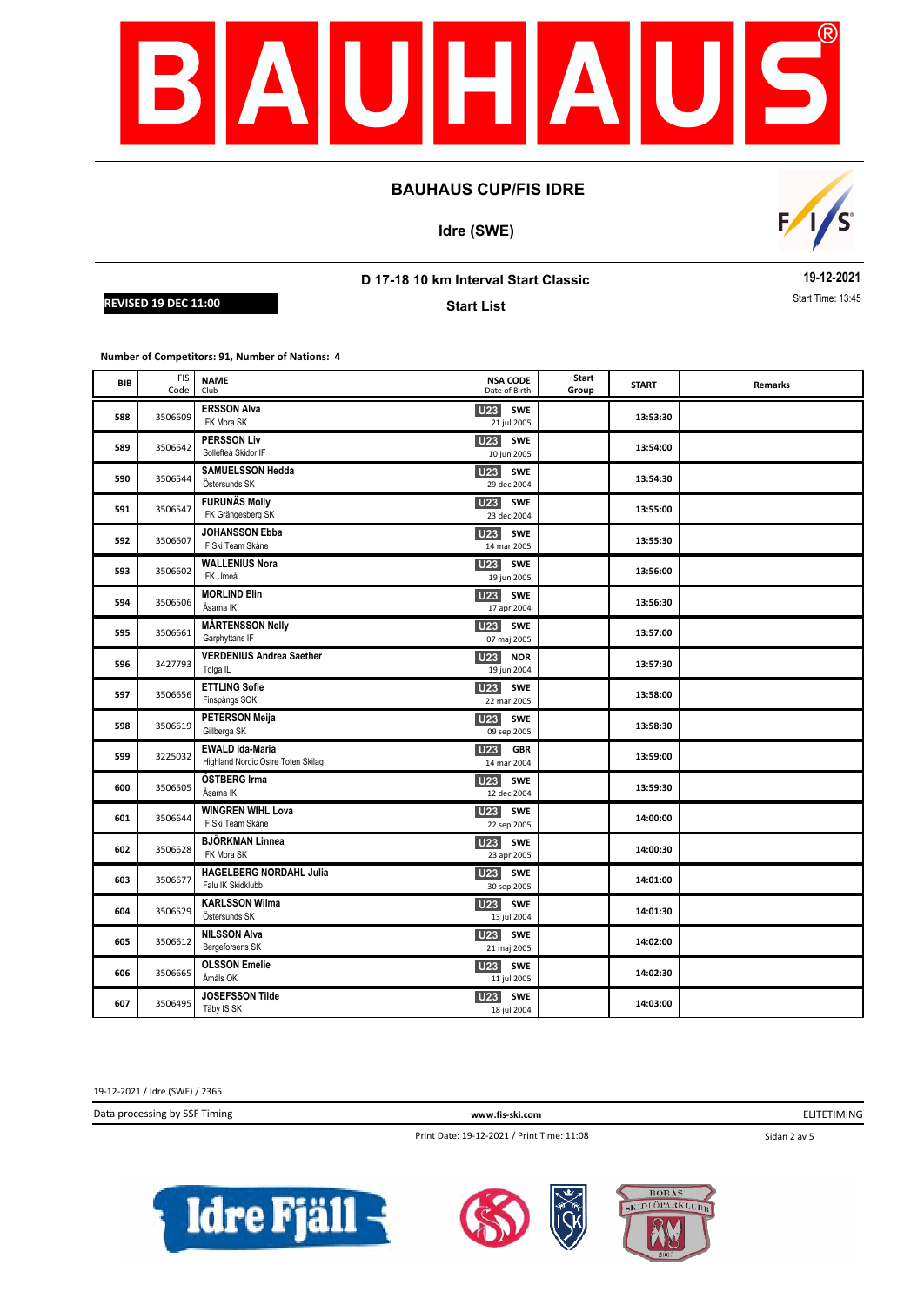

**Idre (SWE)**



## **D 17-18 10 km Interval Start Classic**

**REVISED 19 DEC 11:00** Start **Contract Time: 13:45** Start **Contract Time: 13:45** 

**Start List**

**19-12-2021**

**Number of Competitors: 91, Number of Nations: 4**

| BIB | <b>FIS</b><br>Code | <b>NAME</b><br>Club                                     | <b>NSA CODE</b><br>Date of Birth             | Start<br>Group | <b>START</b> | <b>Remarks</b> |
|-----|--------------------|---------------------------------------------------------|----------------------------------------------|----------------|--------------|----------------|
| 608 | 3506655            | <b>BRANDT Elsa</b><br>Domnarvets GOIF                   | U23<br>SWE<br>20 sep 2005                    |                | 14:03:30     |                |
| 609 | 3506614            | SÖDERSTRÖM Nelly<br>Malungs IF                          | <b>U23</b><br><b>SWE</b><br>29 jun 2005      |                | 14:04:00     |                |
| 610 | 3506563            | <b>BERGKVIST Alicia</b><br>Källbottens IK               | <b>U23</b><br><b>SWE</b><br>30 nov 2004      |                | 14:04:30     |                |
| 611 | 3506632            | BJÖRNSDOTTER Nova-Li<br>Järpens SK                      | U23<br><b>SWE</b><br>01 dec 2005             |                | 14:05:00     |                |
| 612 | 3506615            | <b>BACKLUND Anna</b><br>Högbo GIF                       | <b>SWE</b><br><b>U23</b><br>28 okt 2005      |                | 14:05:30     |                |
| 613 | 3506647            | <b>ANGER HYTTINEN Ella</b><br>IFK Hedemora SK           | U <sub>23</sub><br><b>SWE</b><br>18 dec 2005 |                | 14:06:00     |                |
| 614 | 3506551            | <b>TURESSON Ella</b><br>Luleå Gjutarens IF              | U <sub>23</sub><br>SWE<br>15 dec 2004        |                | 14:06:30     |                |
| 615 | 3506513            | <b>BOBERG Maja</b><br>Duveds IF                         | U <sub>23</sub><br><b>SWE</b><br>02 nov 2004 |                | 14:07:00     |                |
| 616 | 3506637            | <b>GRUVRIS Pipar Maja</b><br>Siljansnäs Skid Löparklubb | U23<br><b>SWE</b><br>13 sep 2005             |                | 14:07:30     |                |
| 617 | 3506539            | <b>LAX Felicia</b><br>IF Hallby SOK                     | U23<br><b>SWE</b><br>23 apr 2004             |                | 14:08:00     |                |
| 618 | 3506515            | <b>ERIKSSON Emilia</b><br>Ulricehamns IF                | U23<br><b>SWE</b><br>07 okt 2004             |                | 14:08:30     |                |
| 619 | 3506631            | <b>STRAND Emma</b><br>Bergeforsens SK                   | U <sub>23</sub><br><b>SWE</b><br>29 maj 2005 |                | 14:09:00     |                |
| 620 | 3506643            | <b>NILSSON Ronja</b><br>Sollefteå Skidor IF             | U <sub>23</sub><br>SWE<br>08 sep 2005        |                | 14:09:30     |                |
| 621 | 3427908            | <b>SCHJOELBERG Guro</b><br>Tynset IF                    | U <sub>23</sub><br><b>NOR</b><br>19 aug 2005 |                | 14:10:00     |                |
| 622 | 3506650            | <b>HÖRNELL Sanna</b><br>Domnarvets GOIF                 | U23<br><b>SWE</b><br>20 jan 2005             |                | 14:10:30     |                |
| 623 | 3506603            | <b>SONNEFELT Lizzie</b><br>Duveds IF                    | <b>U23</b><br><b>SWE</b><br>29 sep 2005      |                | 14:11:00     |                |
| 624 | 3506641            | <b>VENNBERG Vera</b><br>Sävast Ski Team IF              | U <sub>23</sub><br><b>SWE</b><br>24 sep 2005 |                | 14:11:30     |                |
| 625 | 3506639            | <b>ERIKSSON Klara</b><br>Högbo GIF                      | U <sub>23</sub><br><b>SWE</b><br>06 feb 2005 |                | 14:12:00     |                |
| 626 | 3506675            | <b>HEDSTRÖM Alva</b><br>Funäsdalens IF                  | U23 SWE<br>13 jan 2006                       |                | 14:12:30     |                |
| 627 | 3506636            | <b>LINDQVIST Hedvig</b><br>IK Rex                       | <b>U23</b><br><b>SWE</b><br>28 apr 2005      |                | 14:13:00     |                |

19-12-2021 / Idre (SWE) / 2365

Data processing by SSF Timing **www.fis-ski.com**

ELITETIMING

Print Date: 19-12-2021 / Print Time: 11:08

Sidan 3 av 5





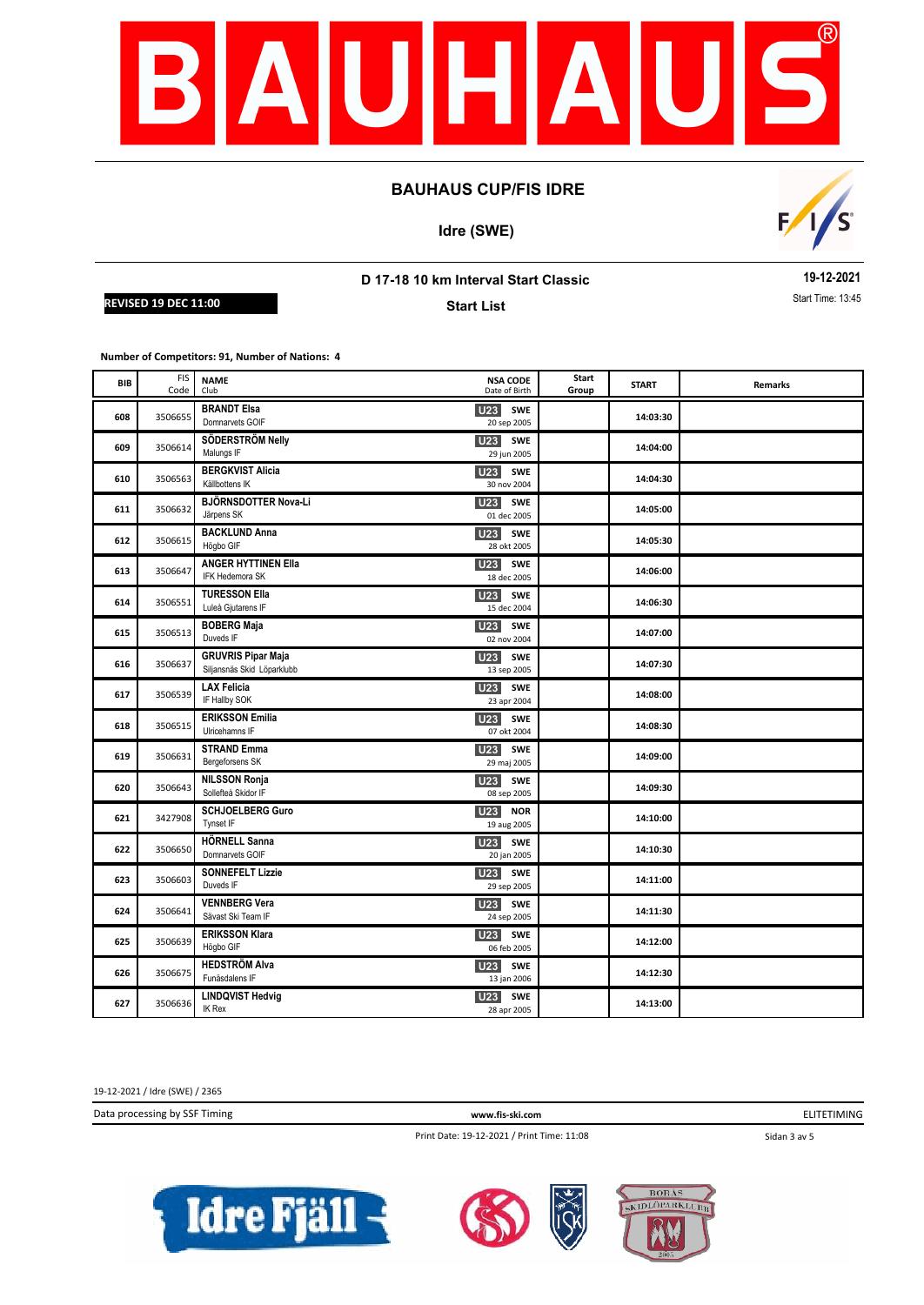

**Idre (SWE)**



## **D 17-18 10 km Interval Start Classic**

**REVISED 19 DEC 11:00** Start **Contract Time: 13:45** Start **Contract Time: 13:45** 

**Start List**

**19-12-2021**

**Number of Competitors: 91, Number of Nations: 4**

| <b>BIB</b> | <b>FIS</b><br>Code | <b>NAME</b><br>Club                                 | <b>NSA CODE</b><br>Date of Birth             | Start<br>Group | <b>START</b> | Remarks |
|------------|--------------------|-----------------------------------------------------|----------------------------------------------|----------------|--------------|---------|
| 628        | 3506500            | <b>NYBERG Emmi</b><br>Storvreta IK                  | U23<br><b>SWE</b><br>02 feb 2004             | 536.73         | 14:13:30     |         |
| 629        | 3506508            | <b>ABRAHAMSON Ida</b><br>Äspereds IF                | U <sub>23</sub><br><b>SWE</b><br>14 aug 2004 | 485.10         | 14:14:00     |         |
| 630        | 3506553            | <b>LINDHOLM Ebba</b><br>Stockviks SF                | <b>U23</b><br><b>SWE</b><br>10 mar 2004      | 484.28         | 14:14:30     |         |
| 631        | 3506511            | <b>HALLANDER Louise</b><br>SK Bore Torsby           | SWE<br>U23<br>13 apr 2004                    | 477.73         | 14:15:00     |         |
| 632        | 3506549            | <b>NILSSON Elvira</b><br>Sollefteå Skidor IF        | <b>SWE</b><br>U23<br>10 maj 2004             | 464.19         | 14:15:30     |         |
| 633        | 3506507            | <b>CARLSSON Linnea</b><br>Grava SK                  | U <sub>23</sub><br><b>SWE</b><br>07 maj 2004 | 452.38         | 14:16:00     |         |
| 634        | 3506543            | <b>LARSSON Lisa</b><br>Älvsby IF SK                 | <b>U23</b><br>SWE<br>03 nov 2004             | 443.04         | 14:16:30     |         |
| 635        | 3506537            | <b>SANDSTRÖM YIva</b><br>Stockviks SF               | <b>U23</b><br><b>SWE</b><br>09 mar 2004      | 441.18         | 14:17:00     |         |
| 636        | 3506525            | <b>LUNDGREN Frida</b><br>Filipstads SF              | U <sub>23</sub><br>SWE<br>16 feb 2004        | 439.57         | 14:17:30     |         |
| 637        | 3506623            | <b>RUDHOLM Rebecca</b><br>Skellefteå SK             | U23<br><b>SWE</b><br>15 jul 2005             | 434.69         | 14:18:00     |         |
| 638        | 3506649            | <b>ANTONSEN Emma</b><br>Sävast Ski Team IF          | U23<br><b>SWE</b><br>07 aug 2005             | B              | 14:18:30     |         |
| 639        | 3506545            | <b>BRÅMER Nora</b><br>IFK Mora SK                   | <b>U23</b> SWE<br>12 maj 2004                | Α              | 14:19:00     |         |
| 640        | 3506606            | <b>BERGLUND Ellen</b><br>Skellefteå SK              | U <sub>23</sub><br><b>SWE</b><br>22 maj 2005 | B              | 14:19:30     |         |
| 641        | 3506669            | <b>HOLMGREN Ebba</b><br>Arjeplogs Sport Klubb       | U <sub>23</sub><br><b>SWE</b><br>22 jun 2005 | Α              | 14:20:00     |         |
| 642        | 3506556            | <b>GARFVÉ Ida</b><br><b>IFK Mora SK</b>             | <b>U23</b><br><b>SWE</b><br>05 aug 2004      | В              | 14:20:30     |         |
| 643        | 3506608            | <b>STENMARK Hanna</b><br>Östersunds SK              | <b>U23</b><br>SWE<br>22 sep 2005             | Α              | 14:21:00     |         |
| 644        | 3506510            | <b>ANDERSSON Tova</b><br><b>Brovallens IF</b>       | U <sub>23</sub> SWE<br>11 maj 2004           | B              | 14:21:30     |         |
| 645        | 3785058            | <b>DAINYTE leva</b><br>Utenos DSC                   | U23<br><b>ITU</b><br>24 feb 2005             | А              | 14:22:00     |         |
| 646        | 3506532            | <b>CARLING Elsa</b><br>Falu IK Skidklubb            | SWE<br>U23<br>03 mar 2004                    | В              | 14:22:30     |         |
| 647        | 3785053            | <b>SAVICKAITE Egle</b><br>Anyksciu KKSC SK Viesulas | <b>U23</b><br><b>LTU</b><br>05 nov 2004      | Α              | 14:23:00     |         |

19-12-2021 / Idre (SWE) / 2365

Data processing by SSF Timing **www.fis-ski.com**

ELITETIMING

Print Date: 19-12-2021 / Print Time: 11:08

Sidan 4 av 5